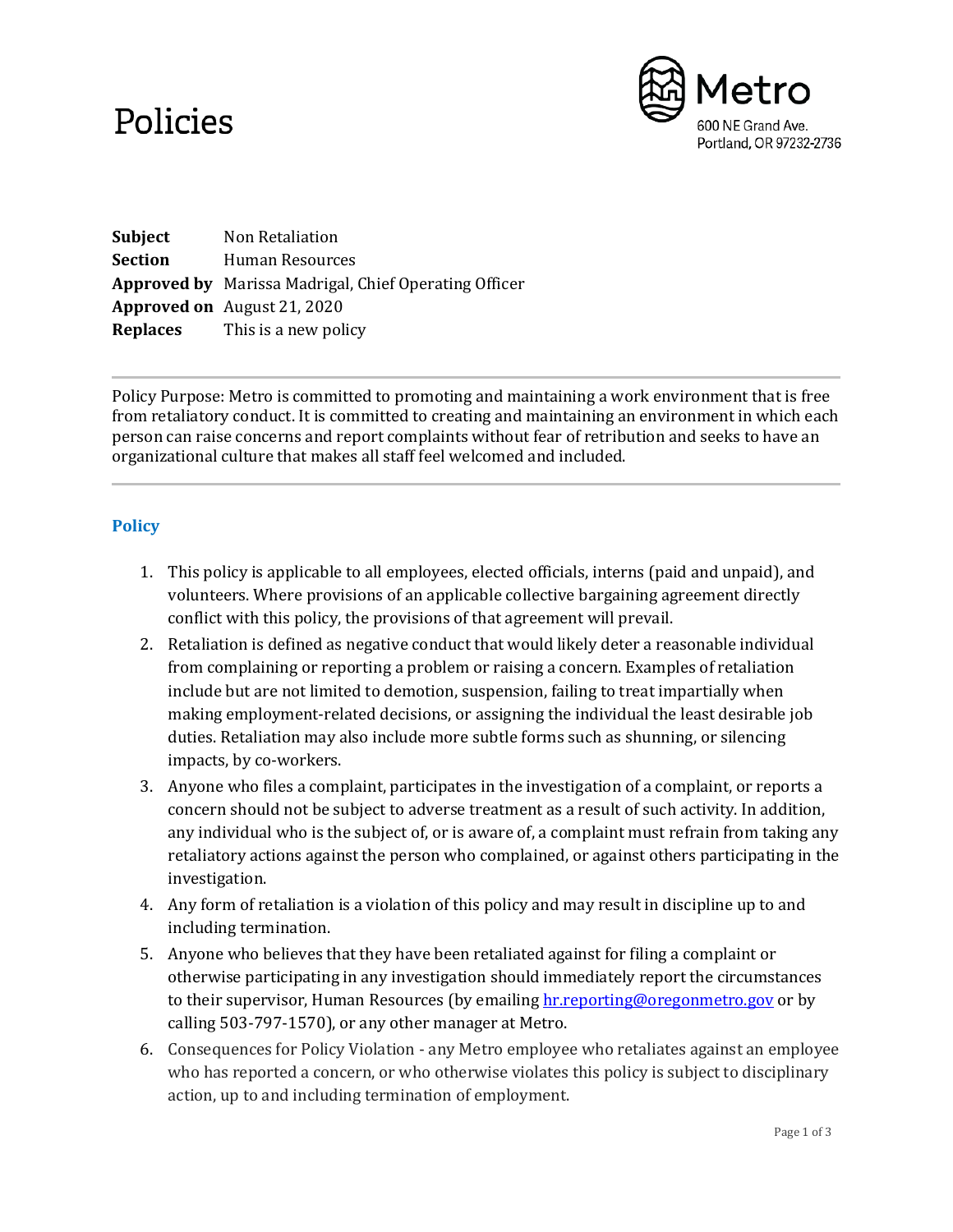- 7. False and malicious complaints of retaliation (as opposed to complaints that, even if erroneous, are made in good faith) may be the subject of appropriate disciplinary action.
- 8. Retaliation occurs when an adverse action is taken against an employee because they have filed a complaint or raised a workplace concern. Examples of retaliation or adverse actions can include (but are not limited to):
	- a. Demotion
	- b. Suspension
	- c. Termination
	- d. Failing to hire or consider for hire or promotion
	- e. Failing to give equal consideration in making employment decisions or to make impartial employment recommendations
	- f. Adversely impacting working conditions or otherwise denying any employment benefit to an employee
	- g. Creating a hostile or intimidating work environment
- 9. Reporting Retaliation
	- a. All individuals who observe or who are aware of situations involving retaliation are required to document instances of the conduct and should immediately notify their supervisor, the Human Resources Director (or their designee), or any other manager at Metro.
	- b. Any supervisor, manager, or elected official who becomes aware of an incident that may constitute retaliation is required to promptly notify the Human Resources Director (or their designee).
	- c. Any person unsure whether they are required to report is encouraged to contact Human Resources or the Office of Metro Attorney.
	- d. There is no time period within which a complaint must be brought forward; however, Metro encourages the immediate reporting of incidents in order to ensure they are appropriately addressed in a timely manner.
- 10. Responsibilities
	- a. Employees:
		- i. Demonstrate support of this policy by your own conduct; refrain from engaging in behaviors which constitute retaliation.
		- ii. If you are comfortable doing so, tell employees or other individuals who violate this policy to stop the behavior.
		- iii. Immediately notify your supervisor, Human Resources Director (or their designee) or any Metro manager if you observe or are aware of situations involving retaliation in the workplace.
		- iv. Document any incidences of retaliation.
	- b. Supervisors/Managers/Department Directors:
		- i. Monitor and ensure that the work environment is free from retaliation
		- ii. Be proactive in seeking help or advice from HR in situations where there are concerns related to retaliation.
		- iii. Demonstrate support and enforcement of the policy by your own conduct, refrain from engaging in behaviors which constitute retaliation, and provide leadership in carrying out this policy's intent.
		- iv. Take all complaints of retaliation seriously.